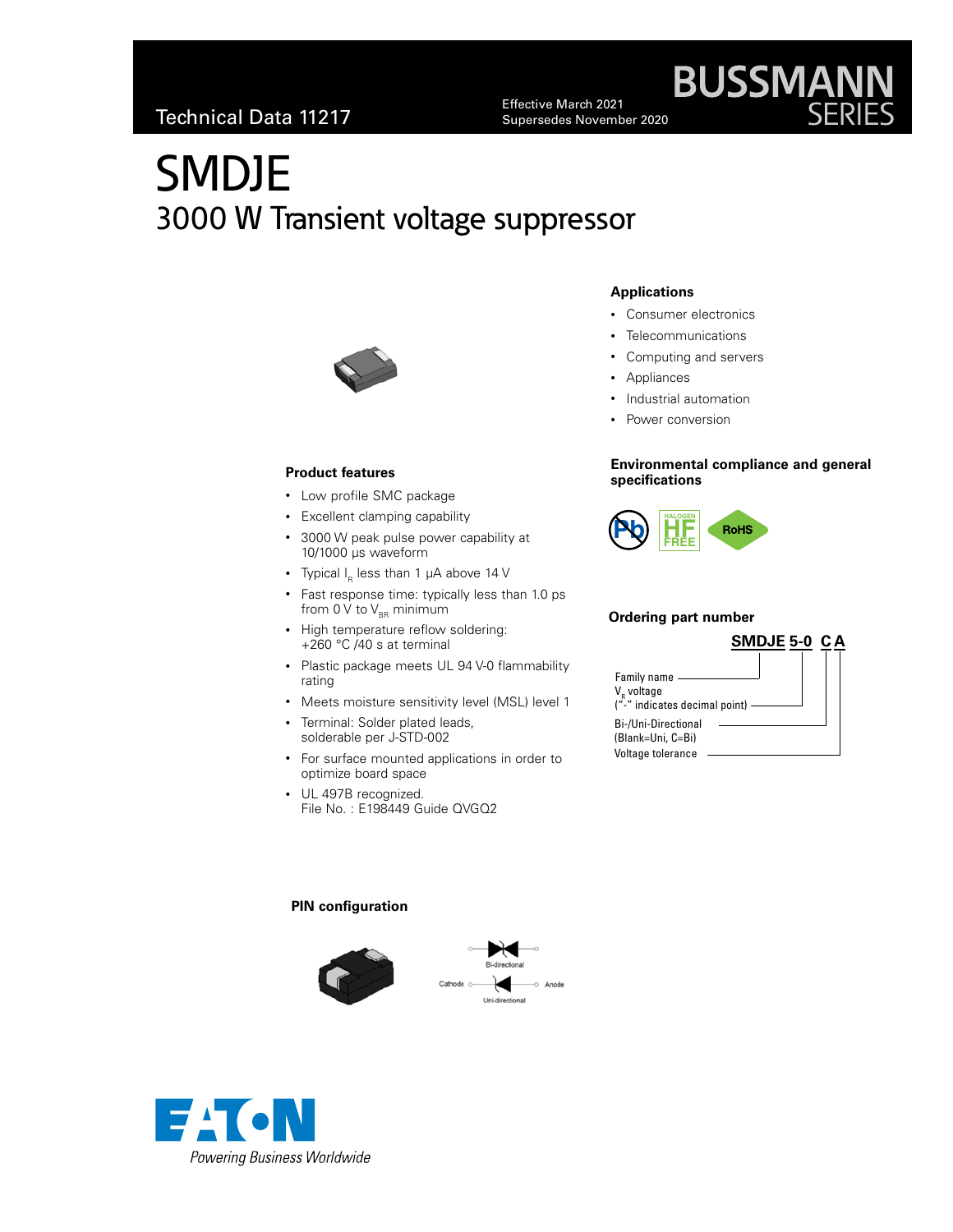### **Absolute maximum ratings**

(+25 °C, RH=45%-75%, unless otherwise noted)

| <b>Parameter</b>                                                         | Symbol                | Value           | Unit |
|--------------------------------------------------------------------------|-----------------------|-----------------|------|
| Storage operating junction temperature range                             | $I_{STG}$             | $-55$ to $+150$ | °C   |
| Steady state power dissipation at $T = +75$ °C                           | $P_{M(AV)}$           | 6.5             | W    |
| Peak pulse power dissipation on 10/1000 µs<br>waveform                   | $P_{\rm pp}$          | 3000            | W    |
| Maximum instantaneous forward voltage at<br>100 A for unidirectional     | V,                    | 5.0             | V    |
| Peak forward surge current, 8.3 ms single<br>half sine wave <sup>1</sup> | <b>FSM</b>            | 300             | А    |
| Typical thermal resistance junction to lead                              | $R_{\theta\text{JL}}$ | 15              | °C∕W |
| Typical thermal resistance junction to ambient                           | $R_{\theta$ ja        | 75              | °C∕W |

1. Measured on 8.3 ms single half sine wave or equivalent square wave for unidirectional device only,

duty cycle = 4 per minute maximum

### **Mechanical parameters, pad layout- mm Part marking**



|                  | <b>Millimeters</b> |                | <b>Inches</b>  |                |
|------------------|--------------------|----------------|----------------|----------------|
| <b>Dimension</b> | <b>Minimum</b>     | <b>Maximum</b> | <b>Minimum</b> | <b>Maximum</b> |
| Α                | 5.75               | 6.25           | 0.226          | 0.246          |
| B                | 6.90               | 7.40           | 0.272          | 0.291          |
| C                | 2.75               | 3.25           | 0.108          | 0.128          |
| D                | 0.95               | 1.52           | 0.037          | 0.060          |
| E                | 7.70               | 8.20           | 0.303          | 0.323          |
| F                | 0.051              | 0.203          | 0.002          | 0.008          |
| G                | 0.15               | 0.31           | 0.006          | 0.012          |
| Н                | 2.15               | 2.62           | 0.085          | 0.103          |
| J.               | 2.40               |                | 0.094          |                |
| К                |                    | 4.20           |                | 0.165          |
|                  | 3.30               |                | 0.130          |                |



Part marking: xxxx = Date code yyy- Refer to marking designator listed in Electrical Characteristics table

### **Packaging information (mm)**

Drawing not to scale.

Supplied in tape and reel packaging, 3,000 parts per 13" diameter reel (EIA-481 compliant)



| Dimensions     | <b>Millimeters</b> | Inches            |
|----------------|--------------------|-------------------|
| A0             | $6.05 \pm 0.3$     | $0.238 + 0.012$   |
| B0             | $8.31 \pm 0.3$     | $0.327 + 0.012$   |
| C              | 330.0              | 13.0              |
| D0             | $1.55 \pm 0.1$     | $0.061 \pm 0.004$ |
| F              | $1.75 + 0.2$       | $0.069 \pm 0.008$ |
| E1             | $13.3 \pm 0.3$     | $0.524 + 0.012$   |
| F              | $7.50 + 0.2$       | $0.295 \pm 0.008$ |
| P0             | $4.00 + 0.2$       | $0.157 + 0.008$   |
| P1             | $8.00 + 0.2$       | $0.3145 + 0.008$  |
| P <sub>2</sub> | $2.00 + 0.2$       | $0.079 \pm 0.008$ |
| W              | $16.0 + 0.2$       | $0.630 \pm 0.008$ |
| W1             | $19.7 + 2.0$       | $0.776 \pm 0.079$ |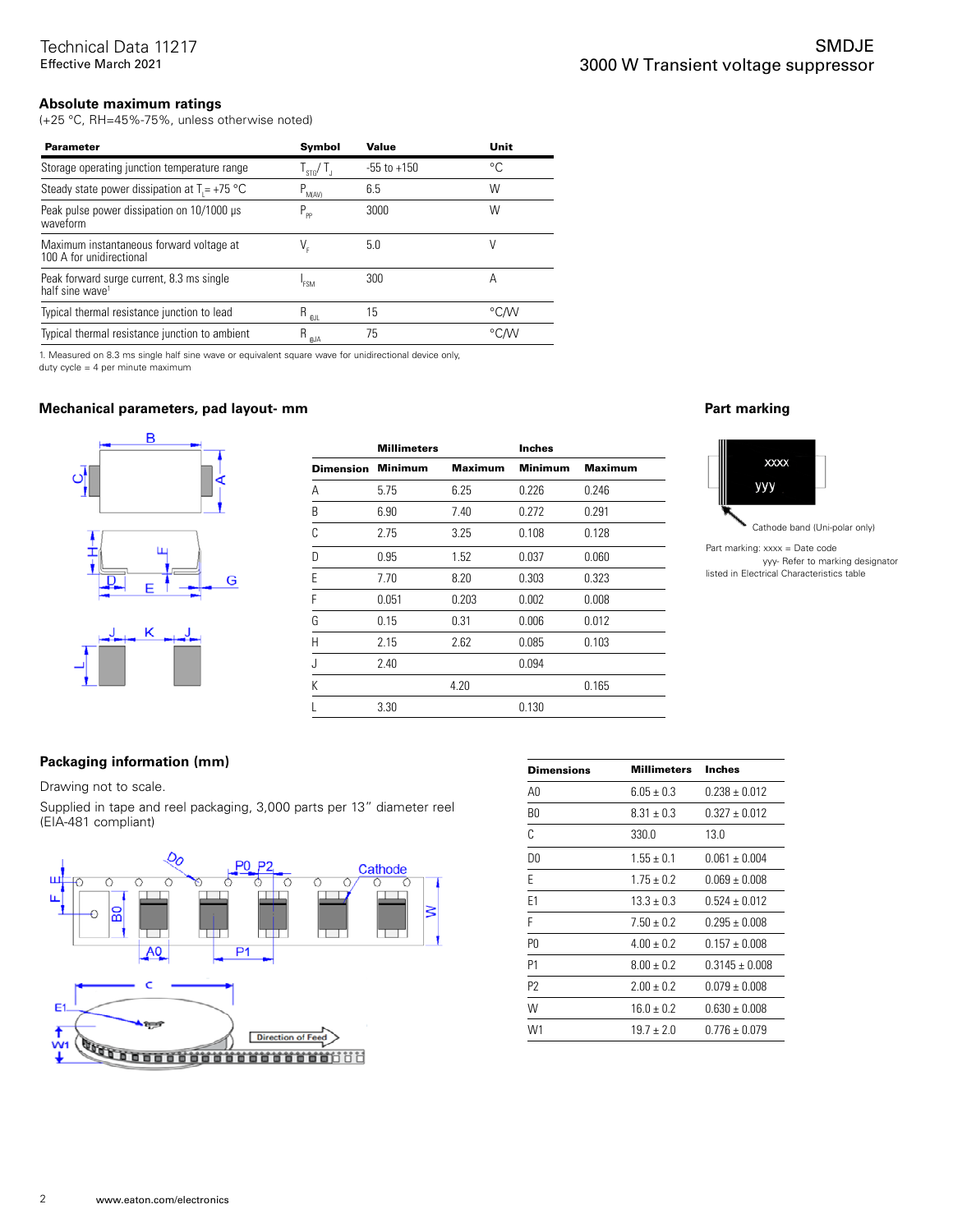### SMDJE 3000 W Transient voltage suppressor

| $V_c @ I_{PP}$<br>$I_{\rm pp}$<br>max (V)<br>(A) |
|--------------------------------------------------|
| 326.1                                            |
| 291.3                                            |
| 267.9                                            |
| 250                                              |
| 232.6                                            |
| 220.6                                            |
| 208.3                                            |
| 194.8                                            |
| 176.5                                            |
| 164.8                                            |
| 150.8                                            |
| 139.5                                            |
| 129.3                                            |
| 123                                              |
| 115.4                                            |
| 108.7                                            |
| 102.7                                            |
| 92.6                                             |
| 84.5                                             |
| 77.1                                             |
| 71.3                                             |
| 66.1                                             |
| 62                                               |
| 56.3                                             |
| 51.6                                             |
| 46.5                                             |
| 43.2                                             |
| 41.3                                             |
| 38.8                                             |
| 36.4                                             |
| 34.4                                             |
| 32.1                                             |
| 31                                               |
| 29.1                                             |
| 26.5                                             |
| 24.8                                             |
| 23.8                                             |
| 21.9                                             |
| 20.5                                             |
| 18.5                                             |
| 16.9                                             |
| 15.5                                             |
| 14.4                                             |
| 12.3                                             |
| 11.6                                             |
| 10.9                                             |
| 10.3                                             |
| 9.7                                              |
| 9.3                                              |
| 8.8                                              |
| 8.4                                              |
|                                                  |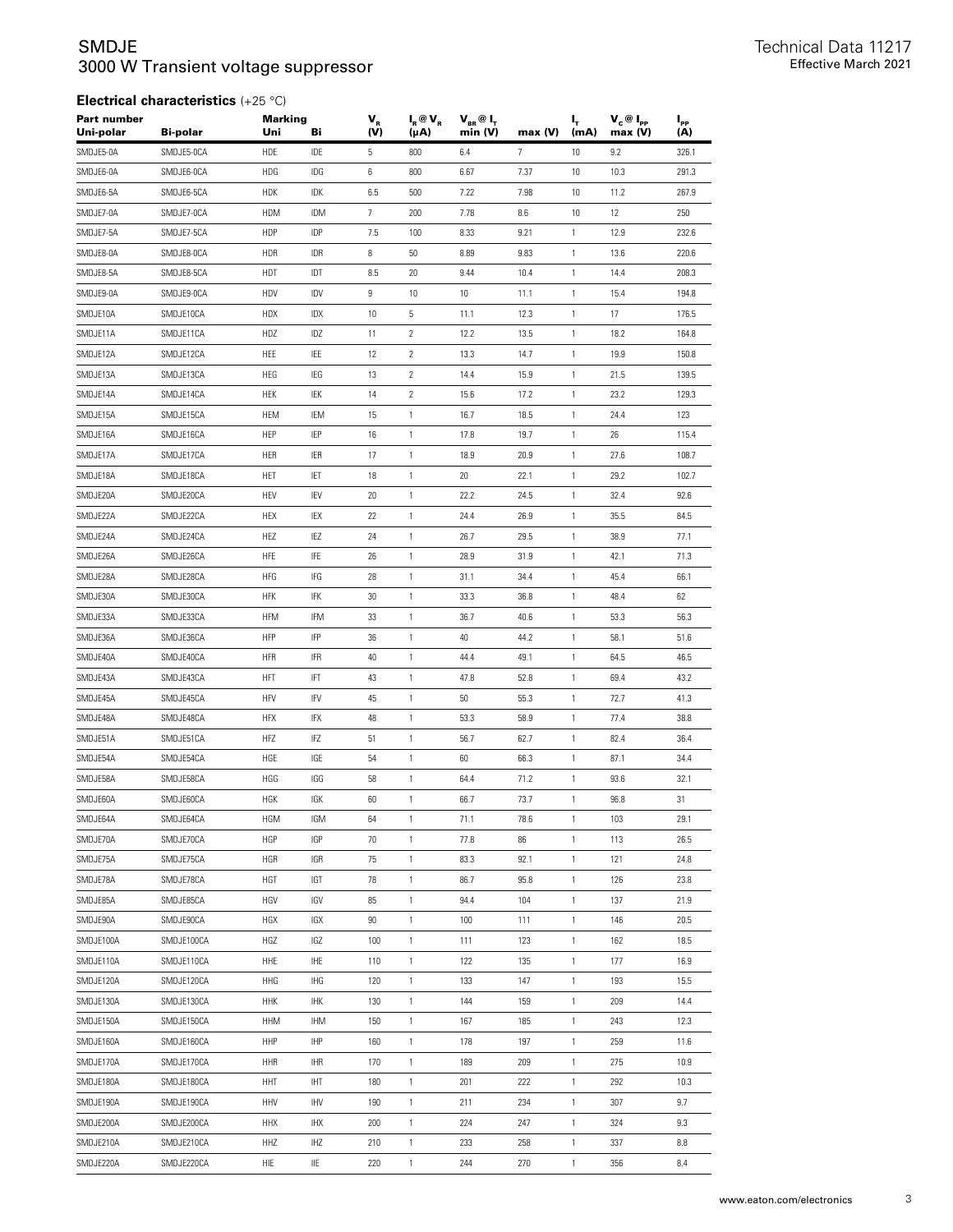### **Ratings and V-I characteristic curves** (+25 °C unless otherwise noted)

### **V- I curve characteristics (Uni-directional) V- I curve characteristics (Bi-directional)**





Surge waveform: 10/1000 μs

- $V_R$ : Stand-off voltage -- Maximum voltage that can be applied
- $V_{BR}$ : Breakdown voltage
- $V_c$ : Clamping voltage -- Peak voltage measured across the suppressor at a specified  $I_{\text{PP}}$
- l<sub>R</sub>: Reverse leakage current
- l<sub>T</sub>: Test current
- $\mathsf{V}_{_{\mathsf{F}}}\mathsf{:}$  Forward voltage drop for Uni-directional TVS diode



### **Peak pulse power dissipation vs. pulse width**



### **Pulse waveform Pulse derating curve**

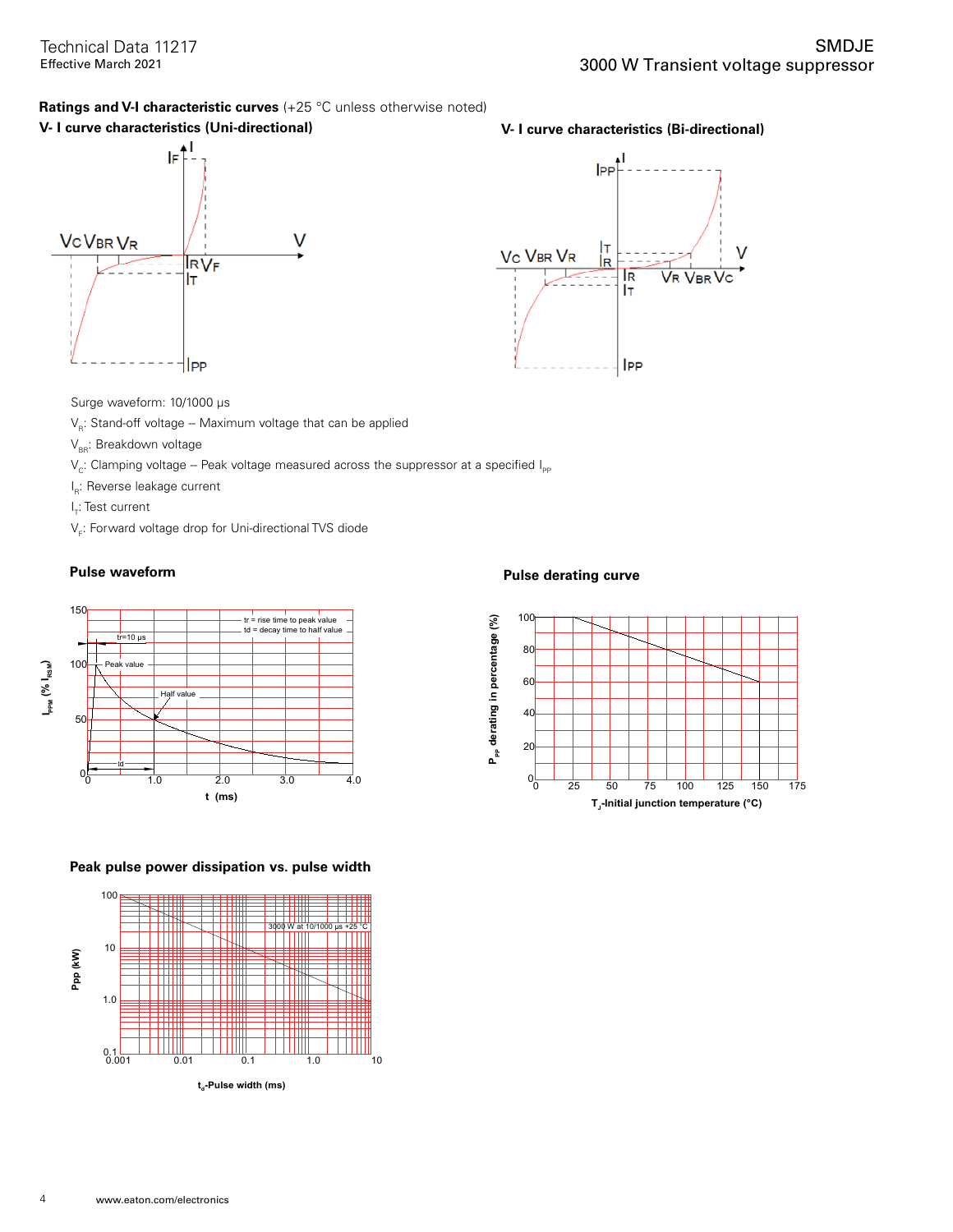### SMDJE 3000 W Transient voltage suppressor

### **Solder reflow profile**



### **Table 1 - Standard SnPb solder (T c )**

| Package<br>thickness | Volume<br>mm3<br>$350$ | Volume<br>mm3<br>>350 |
|----------------------|------------------------|-----------------------|
| $<$ 2.5 mm           | 235 °C                 | 220 °C                |
| $\geq$ 2.5 mm        | 220 °C                 | 220°C                 |

### **Table 2 - Lead (Pb) free solder (T c )**

| Package<br>thickness | Volume<br>mm <sup>3</sup><br><350 | Volume<br>mm <sup>3</sup><br>350 - 2000 | Volume<br>mm <sup>3</sup><br>>2000 |
|----------------------|-----------------------------------|-----------------------------------------|------------------------------------|
| $<$ 1.6 mm           | 260 °C                            | 260 °C                                  | 260 °C                             |
| $1.6 - 2.5$ mm       | 260 °C                            | 250 °C                                  | 245 °C                             |
| $>2.5$ mm            | 250 °C                            | $245$ °C                                | 245 °C                             |

### **Reference J-STD-020**

Powering Business Worldwide

| <b>Profile feature</b>                                                         | <b>Standard SnPb solder</b> | Lead (Pb) free solder    |
|--------------------------------------------------------------------------------|-----------------------------|--------------------------|
| Preheat and soak<br>• Temperature min. $(T_{smin})$                            | 100 °C                      | 150 °C                   |
| • Temperature max. $(Tsmax)$                                                   | 150 °C                      | 200 °C                   |
| • Time (T <sub>smin</sub> to T <sub>smax</sub> ) (t <sub>s</sub> )             | 60-120 seconds              | 60-180 seconds           |
| Ramp up rate $T_L$ to $T_D$                                                    | 3 °C/ second max.           | 3 °C/ second max.        |
| Liquidous temperature (TL)<br>Time $(tL)$ maintained above T <sub>1</sub>      | 183 °C<br>60-150 seconds    | 217 °C<br>60-150 seconds |
| Peak package body temperature (T <sub>P</sub> )*                               | Table 1                     | Table 2                  |
| Time $(t_0)^*$ within 5 °C of the specified classification temperature $(T_c)$ | 20 seconds*                 | 40 seconds*              |
| Ramp-down rate $(T_0$ to $T_L$ )                                               | 6 °C/ second max.           | 6 °C/ second max.        |
| Time 25 $\degree$ C to peak temperature                                        | 6 minutes max.              | 8 minutes max.           |

 $^*$  Tolerance for peak profile temperature (T<sub>p</sub>) is defined as a supplier minimum and a user maximum.

Life Support Policy: Eaton does not authorize the use of any of its products for use in life support devices or systems without the express written approval of an officer of the Company. Life support systems are devices which support or sustain life, and whose failure to perform, when properly used in accordance with instructions for use provided in the labeling, can be reasonably expected to result in significant injury to the user.

Eaton reserves the right, without notice, to change design or construction of any products and to discontinue or limit distribution of any products. Eaton also<br>reserves the right to change or update, without notice, any te

### **Eaton**

**Electronics Division** 1000 Eaton Boulevard Cleveland, OH 44122 United States Eaton.com/electronics

© 2021 Eaton All Rights Reserved Printed in USA Publication No. 11217 March 2021

Eaton is a registered trademark.

All other trademarks are property of their respective owners.

Follow us on social media to get the latest product and support information.